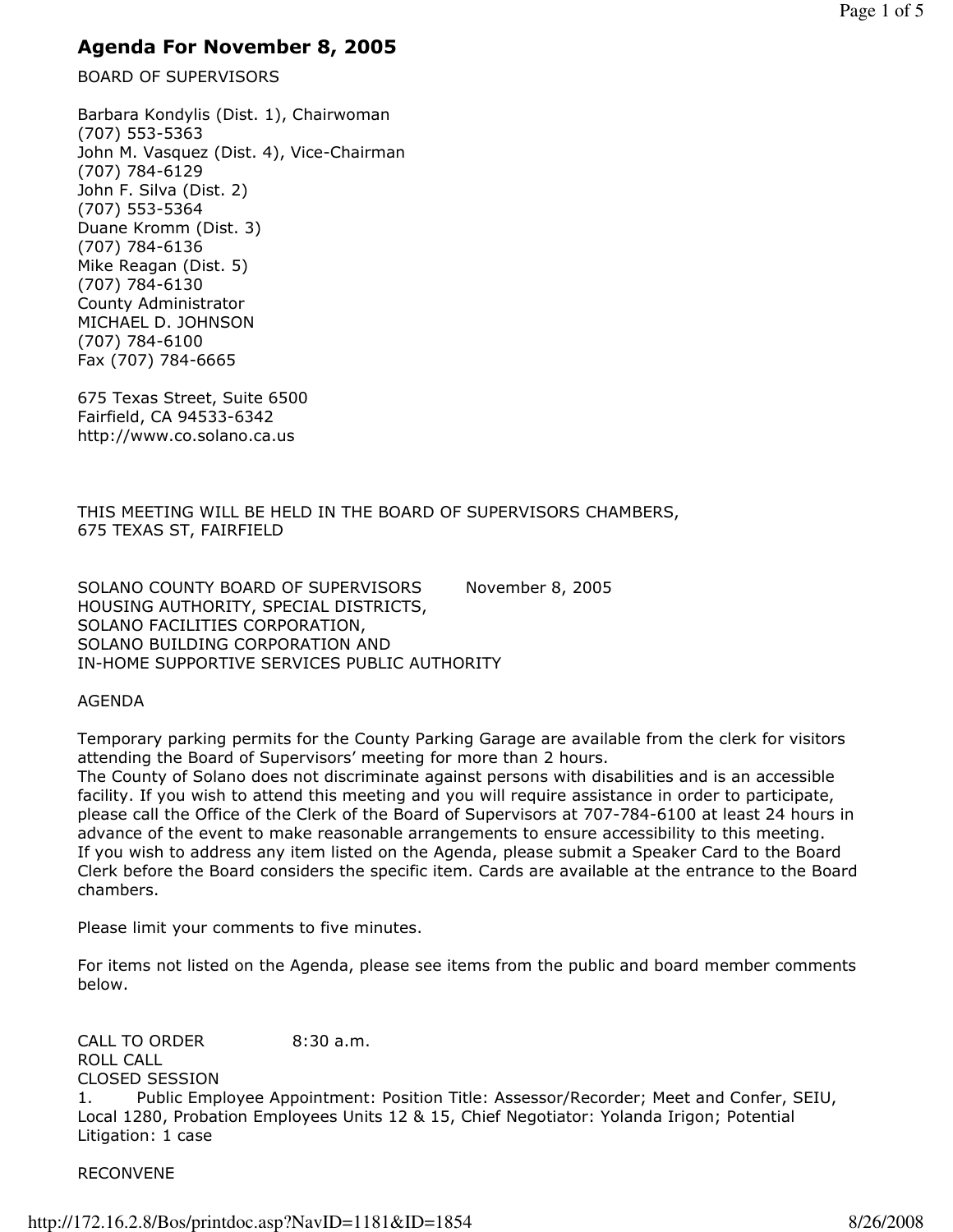REPORT OF ACTION IN CLOSED SESSION (IF APPLICABLE) SALUTE TO THE FLAG AND A MOMENT OF SILENCE PRESENTATIONS

Resource Management:

2. Receive presentation from Resource Management on selection of Harry Englebright for "Employee of the Month Parking" for November 2005

Board of Supervisors:

3. Adopt and present resolution recognizing November 11, 2005 as Veterans Day, a time to honor the valor, sacrifice and commitment of our nation's veterans (Supervisor Reagan)

4. Present proclamation declaring November, 2005 as Lung Cancer Awareness Month (Supervisor Silva)

5. Accept the America's Promise designation of Solano County as one of America's 100 Best Communities for Young People

Health and Social Services:

6. Adopt and present resolution and plaque of appreciation honoring Linda McDaniel for 33 years of dedicated service to Solano County

7. Adopt and present resolution and plaque of appreciation honoring Frankie B. Vaughn for 21 years of dedicated service to Solano County

8. Adopt and present resolution proclaiming the second week of November as In-Home Supportive Service Care Worker Recognition Week

# ITEMS FROM THE PUBLIC AND BOARD MEMBER COMMENTS

This is your opportunity to address the Board on a matter not listed on the Agenda, but it must be within the subject matter jurisdiction of the Board. Please submit a Speaker Card before the first speaker is called and limit your comments to five minutes.

ADDITIONS TO OR DELETIONS FROM THE AGENDA

PUBLIC COMMENT ON CONSENT CALENDAR Each speaker shall have 5 minutes to address any or all items on the Consent Calendar.

APPROVAL OF THE AGENDA

# APPROVAL OF THE CONSENT CALENDAR

The Board considers all matters listed under the Consent Calendar to be routine and will adopt them in one motion. There will be no discussion on these items before the Board votes on the motion unless Board members request specific items be discussed and/or removed from the Consent Calendar.

CONSENT CALENDAR

#### GENERAL GOVERNMENT

Clerk of the Board of Supervisors:

9. Approve the Board of Supervisors' minutes of October 31, 2005 (Strategic Planning Retreat) and November 1, 2005

# General Services:

10. Approve and authorize County Administrator to sign 1-year extension to the existing lease agreement for the GAIN and Medi-Cal offices of the Health and Social Services Department at 201 Georgia Street in Vallejo at a lease cost of \$143,820

11. Approve Amendment to the Agreement with Cambria Environmental Technology, Inc. of Emeryville, CA for \$103,652 to provide environmental engineering services at the former Hall of Records, 701 West Texas Street, Fairfield, CA; Approve Appropriate Transfer Request of \$74,000 from Accumulated Capital Outlay Contingencies to cover a portion of the increased cost of services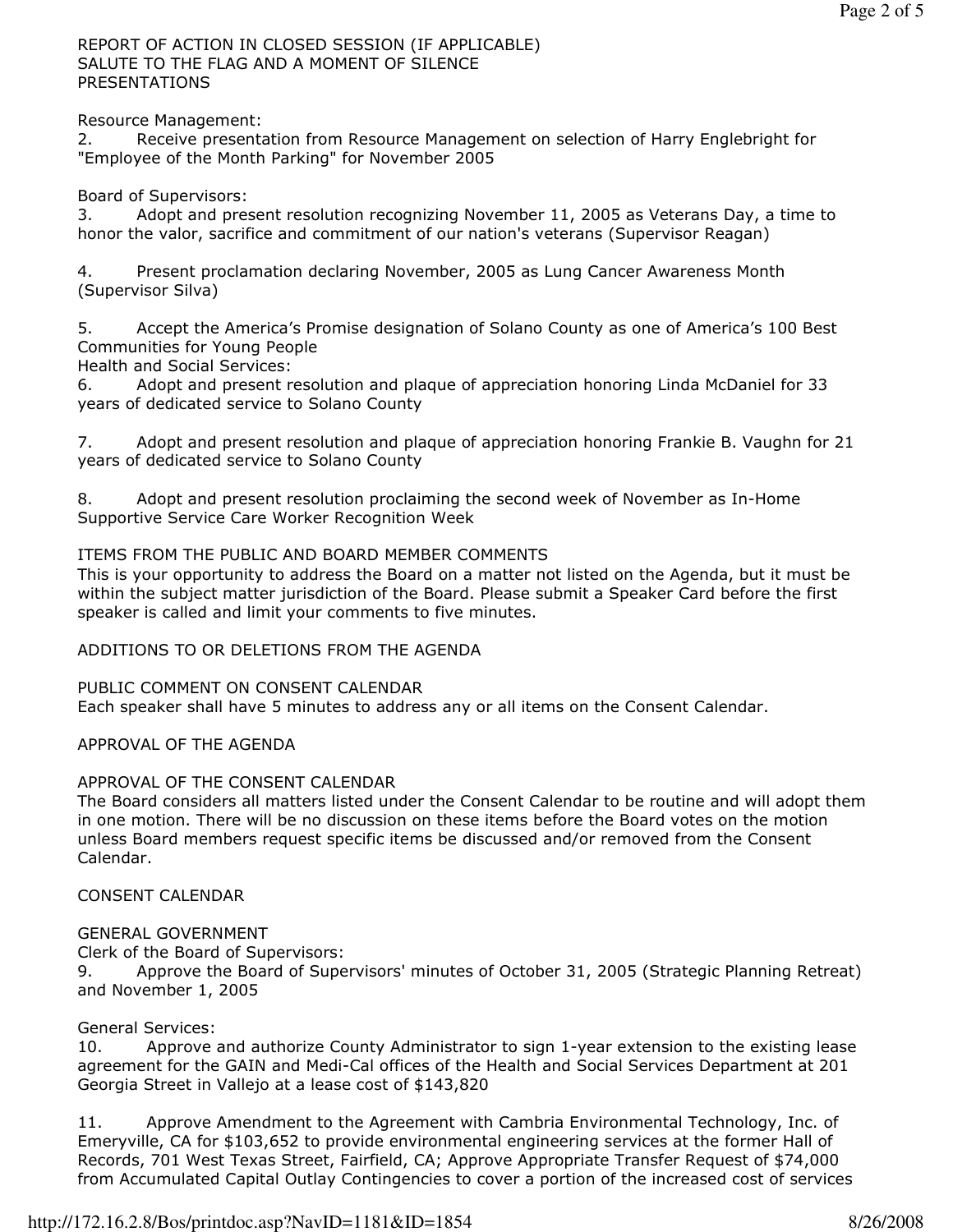## CRIMINAL JUSTICE

Probation:

12. Adopt resolution authorizing Probation to participate in the fiscal year 2005/2006 Juvenile Probation and Camps Funding Program administered by the California State Corrections Standards Authority and approve Probation's JPCF expenditure plan

13. Approve an Appropriation Transfer Request of \$200,000 in Unanticipated Revenue from the U.S. Department of Justice to support the Family Violence Response Team (4/5 vote required)

#### LAND USE/TRANSPORTATION

Resource Management:

14. Adopt a resolution approving the parcel map and accepting the dedication of property for road purposes on Tremont Road and Runge Road for minor subdivision MS-01-10 (Mistler)

15. Approve the Notice of Completion for the Gordon Valley Road Bridge at Ledgewood Creek (Bridge Number 23C-165)

16. Adopt a resolution approving the Final Map for Subdivision S-00-01 Phases 4 and 5 (Poole), accepting the Offer of Dedication of Property for Wise Acres Lane, and accepting Wise Acres Lane as a County road; adopt a resolution approving Traffic Order Number 390 establishing a stop sign on Wise Acres Lane at the intersection with Steiger Hill Road

17. Adopt a resolution approving the parcel map and accepting the dedication of property for road purposes on Olsen Road, located between Fairfield and Rio Vista, for Minor Subdivision MS-02- 16 (IT Environmental Liquidating Trust)

18. Review and accept the annual report for the English Hills Transportation Impact Fee Program for FY 2004-2005

SCHEDULED CALENDAR Rescheduled Consent Items:

- A) D)
- $(B)$   $E)$
- C) F)

GENERAL GOVERNMENT

Board of Supervisors:

19. Consider a request from Santa Clara County to join a proposed coalition of Bay Area Counties for advocacy at the State

General Services:

20. Receive an update on the South County Government Center; authorize preconstruction activities and approve preliminary phasing plan; approve concept to relocate the Public Health Lab to Fairfield with clinic space; approve an agreement for environmental consulting services with Michael Brandman Associates and initial work order in the amount of \$167,185; and authorize the Director of General Services to sign associated work orders.

# HEALTH AND SOCIAL SERVICES

Health and Social Services:

21. Accept a presentation of the In-Home Supportive Services (IHSS) Advisory Committee

#### http://172.16.2.8/Bos/printdoc.asp?NavID=1181&ID=1854 8/26/2008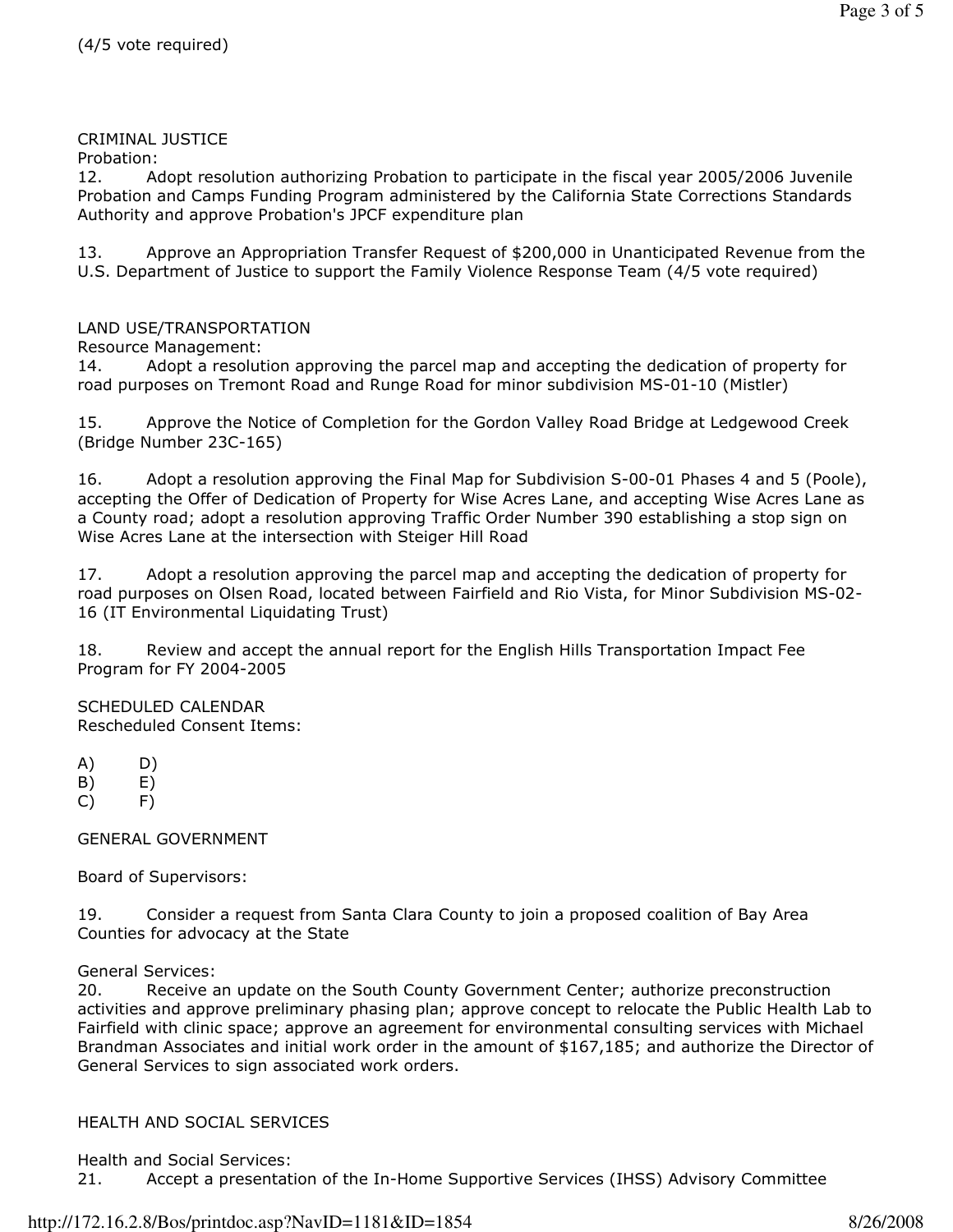# LAND USE/TRANSPORTATION

Resource Management:

22. Consider the appointment of Stanley J. Schram as County Surveyor effective November 8, 2005

# EDUCATION

Library:

23. Receive a follow-up report on the Library's Internet and Electronic Information Use Policy and consider whether the current policy should be revised

# MISCELLANEOUS ITEMS

Appointments/Resignations to Boards and Commissions Board of Supervisors: 24. Consider appointment of Dr. John Howard to the Animal Care Advisory Commission (Supervisor Reagan)

25. Consider appointments to and resignations from the Child Abuse Prevention Council

2:00 P.M.

#### LAND USE/TRANSPORTATION

Resource Management:

26. Public Hearing to consider the Planning Commission's action recommending adoption of a Negative Declaration and adoption of an ordinance approving Rezoning Petition No. Z-04-02 to rezone three parcels comprising approximately 90 acres from Exclusive Agriculture (A 20) to Rural Residential (RR2½)

6:00 P.M.

#### LAND USE/TRANSPORTATION

Resource Management:

27. Continued public hearing to consider Planning Commission recommendation to adopt the Mitigated Negative Declaration of environmental impact; an ordinance approving Rezoning Petition No. Z-01-03 and Policy Plan Overlay District No. PP-01-03; rezoning two parcels comprising approximately 80 acres combined from "A-20" Exclusive Agriculture to "RR-2 1/2" Rural Residential with a policy plan overlay; and approving Major Subdivision Application No. S-01-03 subdividing the 80 acres into 32 lots ranging in size from 1.3 to 3.8 acres, with additional common area parcels for property located at the southwest terminus of Dove Creek Trail, 7471 Dove Creek Trail, Vacaville

ADJOURN: to the Board of Supervisors Meeting of November 22, 2005 at 8:30 a.m., Board Chambers, 675 Texas Street, Fairfield